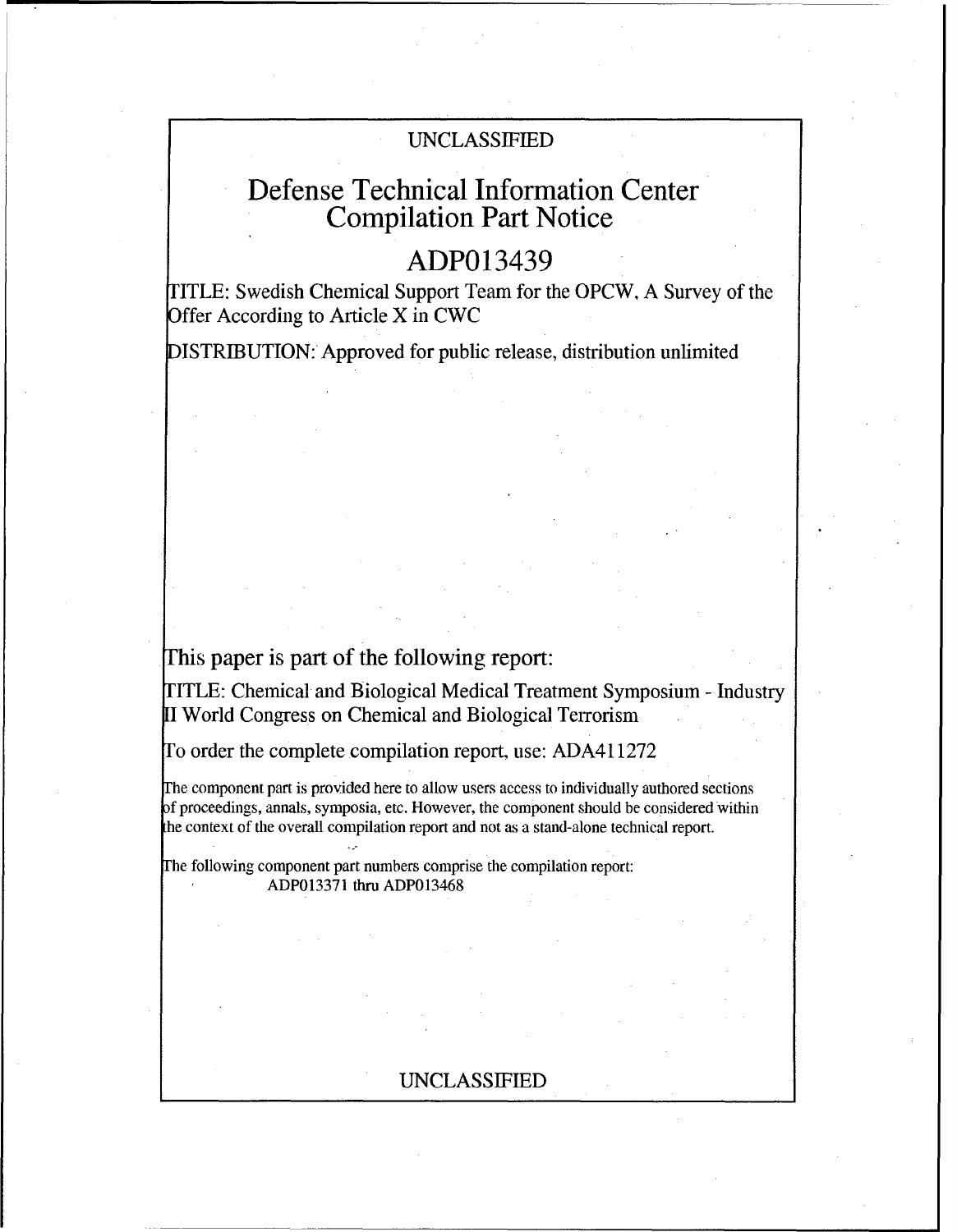### **70. SWEDISH CHEMICAL** SUPPORT **TEAM** FOR THE OPCW, **A** SURVEY OF THE OFFER **ACCORDING** TO ARTICLE X **IN** CWC

#### Per-Ake Kristensson

Swedish Rescue Services Agency SRSA Department for Risk Management and Environmental Impact Division for Hazardous Materials and Dangerous Goods Karolinen S-651 80 Karlstad Sweden

#### **INTRODUCTION**

Sweden signed and ratified the Chemical Weapons Convention (CWC) in 1993. After the convention had entered into force on the 27 April 1997 the Swedish government decided to declare its assistance to the convention and the OPCW. The Swedish offer consisted of a contribution to the OPCWs voluntary found according to art X paragraph 7a. The government also decides to declare that the country is prepared to consider extending assistance under paragraph 7c including expertise in detection, detection equipment and alarm systems, protective equipment, decontamination and decontamination equipment, medical antidotes and treatments and rescue services and protection of population in a CW environment. In this decision the government also gave the Rescue Services Agency the commission to develop, organize and to be prepared to send special Chemical Support Teams to assist and support the subjected country and the OPCW.

The Swedish Rescue Services Agency (SRSA) is a governmental central authority with responsibility to co-ordinate all rescue activities. This also means a responsibility to prepare the simple man, the municipalities and other organizations involved in rescue activities in prevention of accidents to work for the same goal in civil protection.

The SRSA have in this context been given the special commission to create, develop, organize and maintain a special chemical support team. In the following I will display: the assignment, assumptions, organization, tasks and personnel, preparedness, equipment, safety, transport, planning, training, exercise and state of readiness.

The assignment in general is to support the OPCW on scene of operation. The Chemical Support Team should be organized with personnel and equipment and the task to support the subjected country with protective equipment. This task includes equipment for detection and warning as well as prophylactic and decontamination resources. The support team must have a high preparedness and a short time to action. The Swedish government will make a special decision in every case to send these teams on a mission.

#### **ASSUMPTIONS**

The Support Team should have high level of preparedness and a short time to action. It should consist of professional rescue responders from the municipalities and the Coast Guard. The safety level should be maintained with personnel from the medical services and the Defense Research Establishment. The support must be given directly on scene of operation to the needing country. The overall activities must be made with the highest level of safety for the personnel. Equipment used in the teams must cope with the demands required for the normal organization in Sweden. The equipment will come from the normal preparedness stock, central or municipalities. The team should be prepared with help from different scenarios, displaying different situations from the start in Sweden to situations in the operations area. A special plan for the Swedish team with a SOP should be prepared.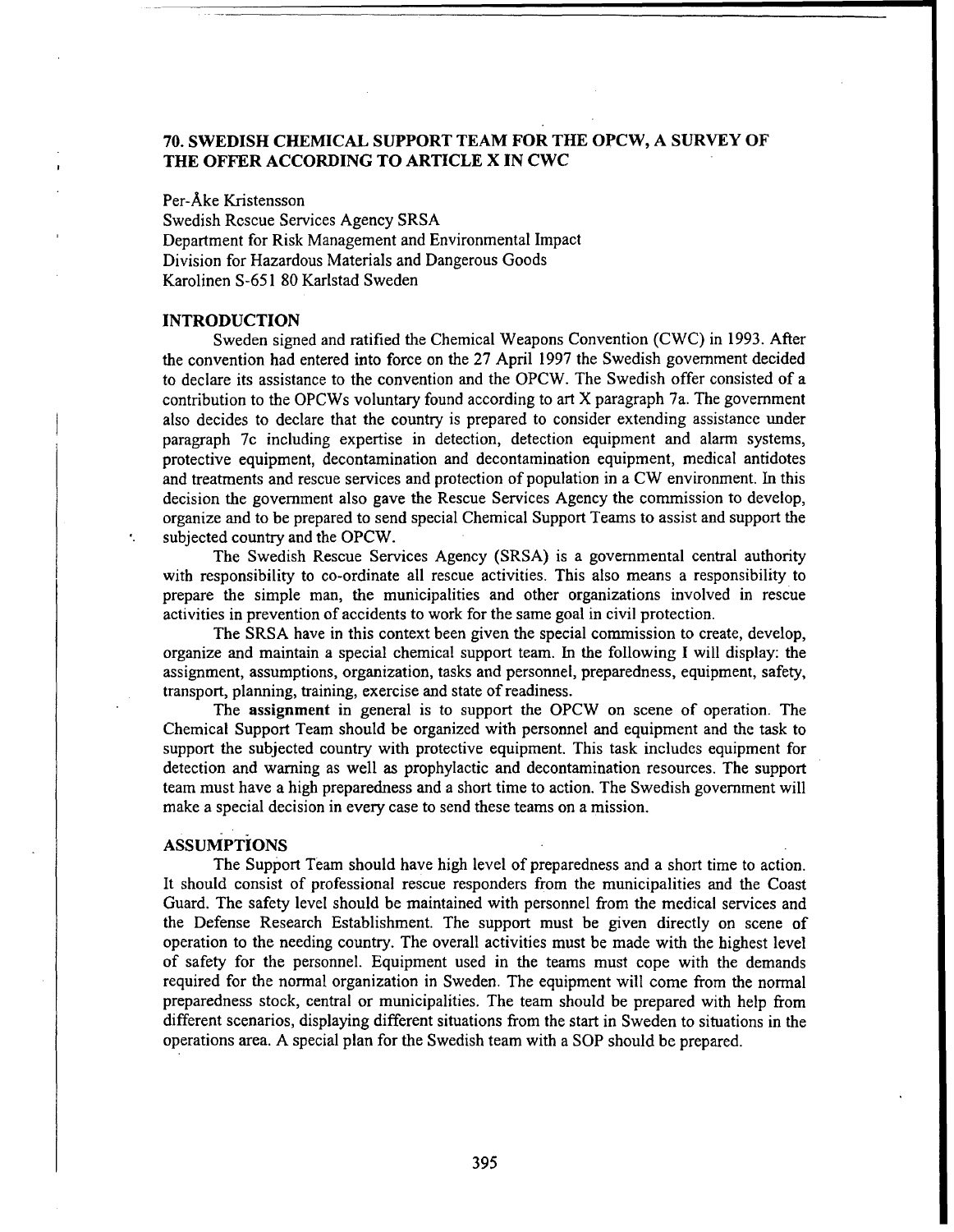The teams should be self-supporting concerning all things related to chemical protection equipment and systems, communication, base camp facilities, food, water and medical safety.

#### ORGANISATION AND PERSONNEL

On the scene of operation the tasks for a team should **be** possible to maintain with two sub-teams at the same time. Each sub-team will have personnel and equipment for safety and security assigned. Each sub-tern is built up with 8 persons. The team staff commands the subteams.

Most of the personnel come from the municipal rescue services and the Coast Guard. Specialists are recruited from the Defense Research Agency, policc and medical services. Here you can see the set up of personnel. The Support Team consists of aprox. 36 persons.

#### TASKS AND ASSIGNMENT

The team should support the subjected country with individual protective equipment such as protective masks, jackets and bags (for small children). Personnel from the receiving country have to deliver the equipment. The team will support the organization of this handout with information and training. The persons responsible for the handout must be trained initially and given protective equipment in the first place.

The team should support the receiving country with risk assessment, help in evacuating the population, rescue activities, first aid and decontamination.

Continuously system for detection of CW-agents and industrial chemicals together with warning-systems should be set up and working.

The team will be able to inspect and investigate a working area and in this sense take samples to verify the presence of actual agents.

The team also will be able to give logistics advice and help with transports in the effected area even in cases of destruction of CW-agents.

#### PREPAREDNESS

The requirement of preparedness for the team is high. Personnel from the "team-staff" should be able to leave as a reconnaissance-team in 3 hours, if notification of a situation is received beforehand. The complete team with equipment and vehicles should be able to leave Sweden in 12 hours.

#### **EQUIPMENT**

The team bring with them two sets of equipment. **SET 1** - includes civilian people's protection (for 5000 people in families) in protective masks for adults and jackets and bags for children. In this set the team brings additional 1000 special protective equipment for personnel from the receiving country together with simple detector papers and badges. Decontamination agents (powder) and medical counteract ant also is brought for civilian need.

The team is equipped with the Swedish protective system 2000, which consists of breathingand body protection concerning CW-protection in different shapes. Here you can see Rescue Suite 90 with heat and flame protection as well as Protective suite 95 for decontamination work. **In** this system splash-suits and breathing apparatus also is included.

Warning instruments for detection and warning in case of CW-hazards as well as industrial chemicals is used. These instruments are used together with CW-dctcction instruments in a system for monitoring ground contamination from a vehicle.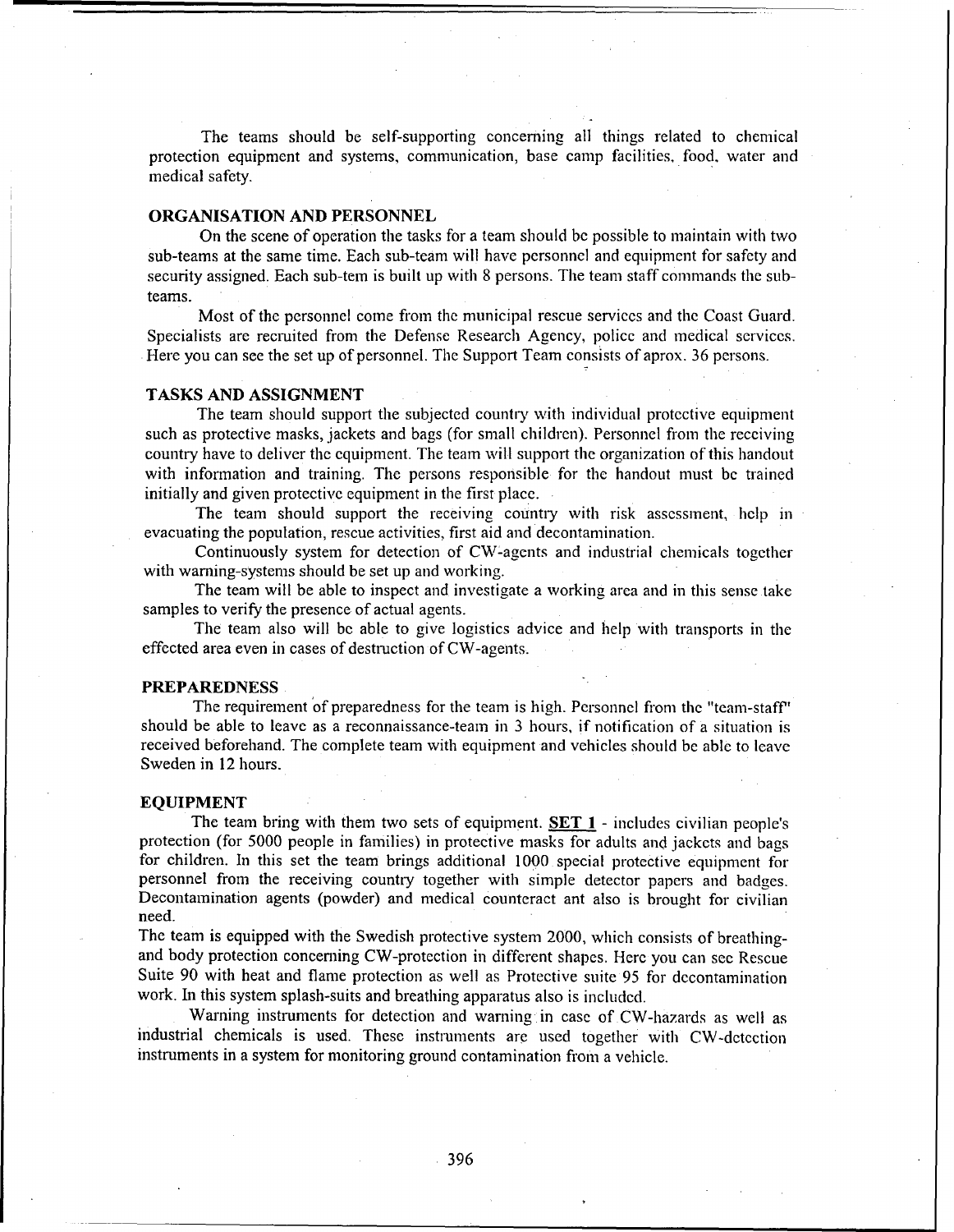The GARDS, Ground Area Reconnaissance Detection System is designed for rapid detection of liquid surface contamination together with detection of air contamination, weather information and a rapid geographical reporting system.

#### **BASE** CAMP

In the "SET 1" equipment for self-supporting the team for 14 days is included. This means that a base camp can be put up. The camp is completed with sleeping quarters, hygiene arrangements with shower, kitchen and a mess tent as well as staff facilities and a communication container. An arrangement with a self-supporting electrical facilities and supplies with drinking water and food is included. The base camp can also have an additional communication center like this mobile container.

#### TRANSPORTATION - **VEHICLES**

There is always means of transportation in the team. If the team can't bring the equipment in truck the team will have 4-weel or 6-weel vehicles. There are at least 2 motorcycles and one land cruiser in the equipment. For detection capabilities and transporting decon equipment we have ATV 206.

All equipment in SET 1 should be possible to bring in the first transport to scene of operation.

#### **ADDITIONAL EQUIPMENT IN SET** 2

In SET-2 we have included rescue equipment such as drills and lifting devices. Decontamination and cleaning equipment in container, trailer or ATV 206. In this set also includes more decon powder (Fullers Earth), decontamination emulsion and if needed additional of SET 1. System for decon of used clothes in included.

#### **SAFETY**

The safety includes security and protection on scene of operation as well as medical protection and safety, communication-, transportation- and evacuation safety as well as body protection.

#### SAFE AREAS

One of the objectives for the advanced party and later the team staff is to locate safe working areas as well as safe places for base-camps. The local situation concerning safe roads and passages meaning both structural and safe from attacks.

In some cases on scene of operation there will be established protection forces for the safety and the protection of deployed organizations. Communications and co-ordination systems will be established to these forces by the team staff.

For evacuation situations in case of causalities, the theme staff will make special plans.

Personal protective equipment (PPE) for the team members includes a variety of breathing apparatus with, of course, the Swedish protective mask 90 (or F2) and its accessories. The protective system 2000 with Rescue suite 90 and Protective suite 95 for decon work together with the Light impermeable Chemical protective suite represents the variety of protection that that team bring for different tasks.

Training in mine-awareness and using/wearing protective body armor with west and helmet is included in the team training activities.

In the operation area the team will have close communications to the coordinating staff operated by the OPCW in Assistance Co-ordination and Assessment Teams (ACAT) or with the On Site Operating Coordinating Center (OSOCC).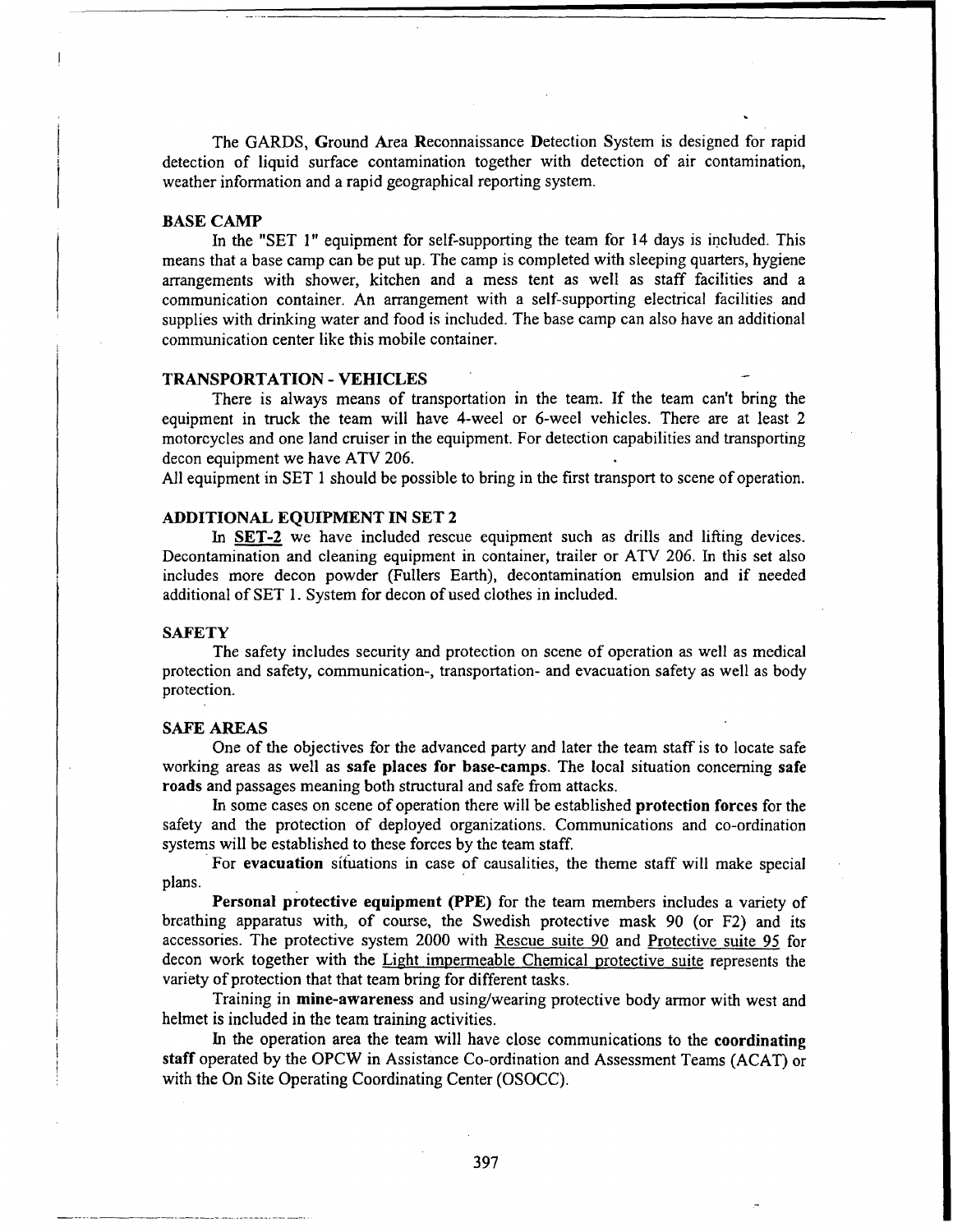#### MEDICAL SAFETY

For the team a special safety unit is organized. The unit is responsible for the medical safety during work in contaminated areas as well as for the daily medical care.

Risk assessments and analysis are made in beforehand as well as on spot for different tasks. Medical goals for treatment, equipment, medicine and personnel arc set up.

In the team normally one medical doctor and three nurses are working.

The team is equipped to treat and if necessary isolate and transport casualties and sick team members.

The medical personnel as well as the team members are trained to take care of each other in case of an accident or an emergency concerning CW-agents or related substances.

#### VACCINATION

Each team member is vaccinated for Polio, Diphtheria, Tetanus, Meningitis, Typhoid, Hepatitis A, B, Yellow fever, TBE and Cholera. A special vaccination is taken for Anthrax.

#### MEDICAL RESOURCES

The team will have medical **equipment** to treat casualties from medical accidents and accidents related from CW agents. There will be medicine, antidotes and drugs related to this type of accidents as well as normal traffic accidents and illness. The medicine and drugs will be stored in portable refrigerators during transport and work. Medical equipment for protection of the personnel in connection with casualty and infectious patients includes the medical resources.

Preparations to send casualties to hospital in different steps are made in beforehand.

#### MEDICAL EVACUATION

From the accident the casualties are planned to bee evacuated to the base-camp or directly to an emergency hospital nearby. The patient will be stabilized and treated before transport back to Sweden.

#### COMMUNICATION SAFETY

Every team member will have access to a WHF-radio constantly. The system is used in special arrangement protected by the suit when working in contaminated area. The members also use the system as a fast communication system day and night. It is possible to differentiate the communication to groups or to single members.

Communication to units is done by HF-radio (3-30 MHz).' The team staff has at their disposal different types of communication. Here are CAPSAT (Inmarsat C) a type of satellite fax.

Normal satellite telephone and if available even Iridium.

The systems are programmed for fast connection to the "home central" or other needed connection such as medical experts or chemical- or biological experts.

The team staff has a special designed communication container available if needed.

#### TRANSPORTATION

For fast transport to the scene of operations air transportation is needed. The team with "SET 1" is to be transported with two C 130 (Hercules). Just to give you an example of the dimensions. "SET 2" needs another two C 130 for transporting the equipment. In the first transport route at least one staff vehicle is brought together with the equipment.

Normally we use C 130 Hercules for transport but other types of aircrafts or even civilian commercial aircrafts can be used for personal transport.